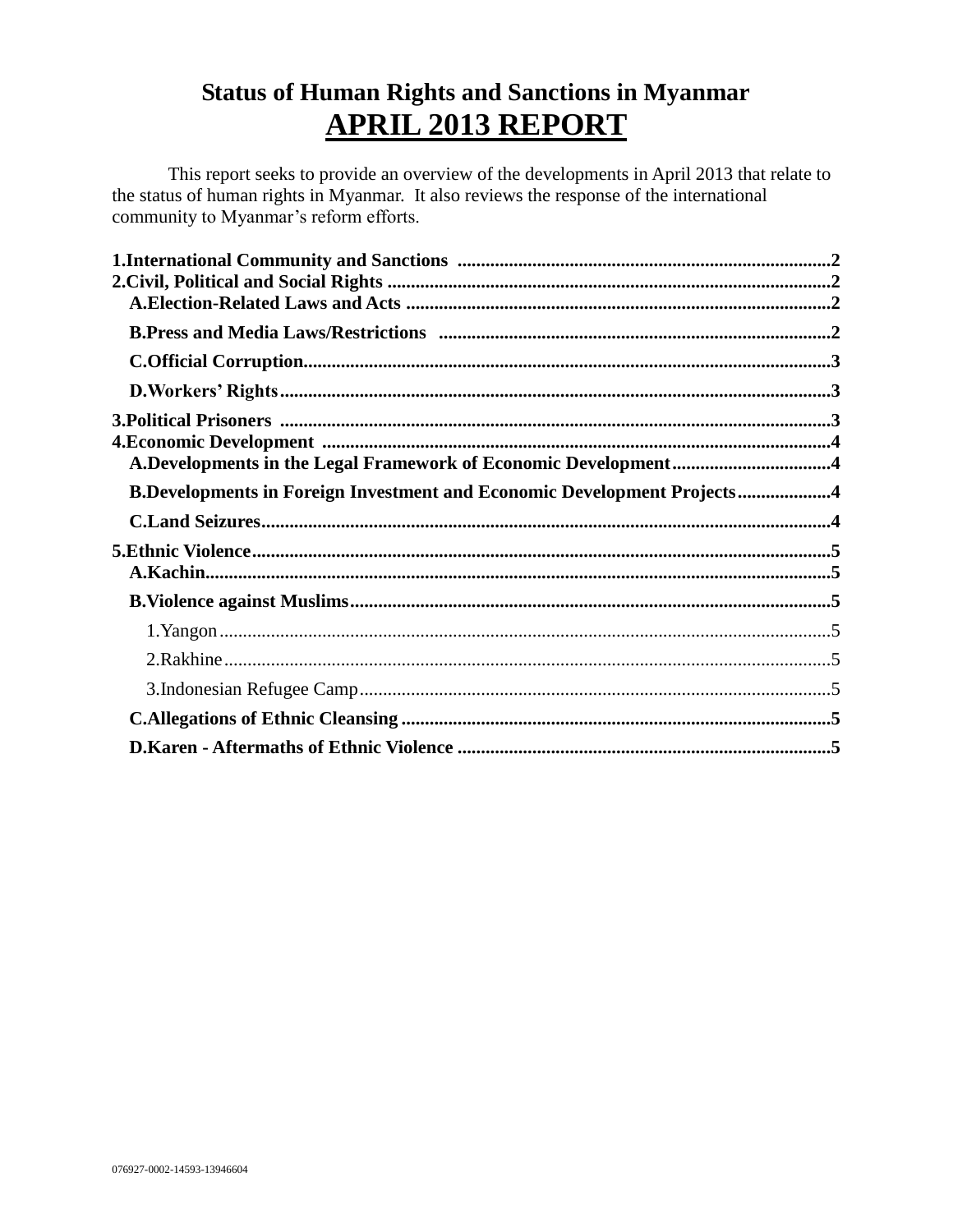# **1. International Community and Sanctions**

<span id="page-1-0"></span>European Union foreign ministers permanently ended sanctions against Myanmar on April 23, 2013. EU ministers meeting in Luxembourg unanimously endorsed removing the sanctions. But the arms embargo will remain in place and be reviewed after another year.<sup>1</sup> The EU lifted its sanctions a year after suspending them in response to a dramatic series of reforms put in place since Myanmar's military stepped aside and a quasi-civilian government was installed in 2011. "In response to the changes that have taken place and in the expectation that they will continue, the council (EU governments) has decided to lift all sanctions with the exception of the embargo on arms," EU foreign ministers said in a statement after a meeting in Luxembourg.<sup>ii</sup>

The EU has been trying to calibrate its response to Myanmar's unfolding changes, announcing a  $\epsilon$ 150 million aid and development package last year. The bloc also opened an office in Yangon, last April, and Thein Sein recently visited Brussels, where he encouraged EU leaders to lift all sanctions. EU officials have also proposed allowing Myanmar goods duty-free and quota-free access to the European market.<sup>iii</sup>

The United States is reviewing trade relations with Myanmar in a move that could end import duties on thousands of goods from the Southeast Asian country, which Acting U.S. Trade Representative Demetrios Marantis visited at the end of this month. The U.S. Trade Representative's office initiated the review, which could add Myanmar to the Generalized System of Preferences program, which provides duty-free treatment for up to 5,000 goods from 128 countries and territories.<sup>iv</sup>

The US government revoked Myanmar's GSP privileges in 1989 over concerns about the military regime's use of forced labor and labor rights. And Marantis expects tough questions from members of Congress. $\overline{v}$ 

Many human rights and governance observers say the quick ramp-up in Western engagement is too much of a reward, too soon. Just as Myanmar scored huge economic victories this month, international nonprofit Human Rights Watch threw allegations of "ethnic cleansing" at the government, saying it was complicit last year in reported massacres of the Rohingya. "The EU's scrapping of targeted sanctions on Myanmar is premature and recklessly imperils human rights gains made so far," Lotte Leicht, EU director at Human Rights Watch, said in an April 22 statement. "EU member states are ditching measures that have motivated the current progress and gambling on the good will of Myanmar's government and military to keep their word to keep reforms on track."vi But the US ambassador here, Derek Mitchell, argues that helping Myanmar's economy through programs like trade preferences is key to prodding along other reforms. "In fact, the ability to engage economically and provide opportunity, provide jobs, provide development is essential to the success of reform – broader reform, political reform, social reform – not just economics," he says. $\frac{v}{u}$ 

# **2. Civil, Political and Social Rights**

## <span id="page-1-1"></span>A. **Election-Related Laws and Acts**

<span id="page-1-2"></span>Union Election Commission officials vowed to hold free, fair and transparent general elections in 2015 in an April meeting with political parties, civil society organizations and United Nations representatives.<sup>viii</sup> Specific reforms will include increasing time for campaigning and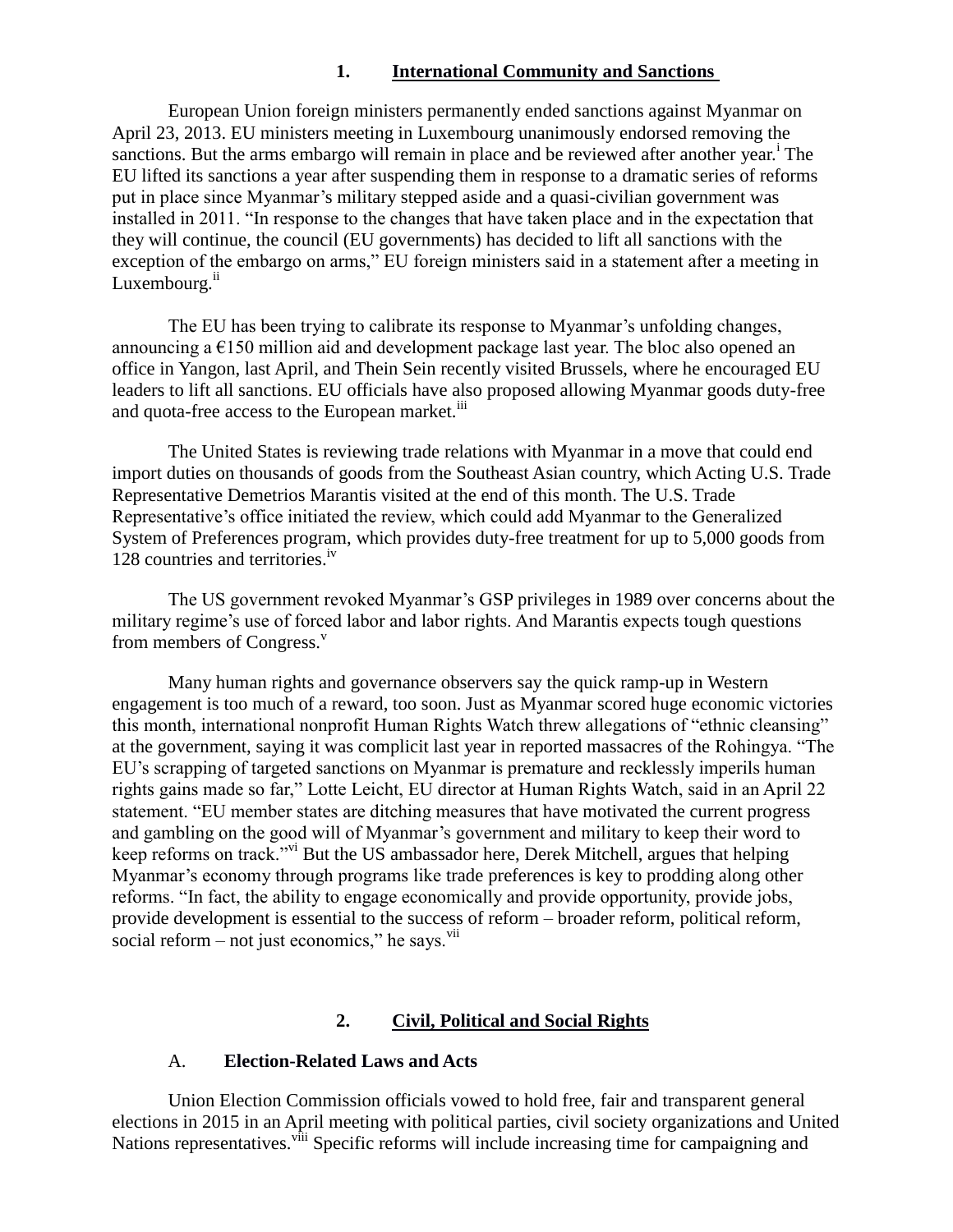providing education to voters, particularly ethnic minorities in their native languages, according to commission chairman U Tin Aye and other officials.<sup>ix</sup> Tin Aye also stated that the commission will correct voting rolls and ensure only those eligible cast advance votes.<sup>x</sup> In the past, some candidates have received a grossly disproportionate number of advance votes, raising doubts about legitimacy.<sup>xi</sup> However, Tin Aye also warned political parties that their licenses would be revoked if they accepted foreign financial support.<sup>xii</sup> Minority parties have called for further reforms, including a reduction in candidate registration fees<sup>xiii</sup> and advanced publication of voting lists,<sup>xiv</sup> among other reforms.

Separately, representatives of 56 minority parties met with U Tin Aye on April 8, 2013 to discuss voting systems. At issue was whether to retain Myanmar's first-past-the-post ("FPTP") voting system, in which the party with the largest number of votes wins almost all the seats available, or change to a proportional representation ("PR") system, in which parties are allocated parliamentary seats according to the proportion of votes they receive.<sup> $xy$ </sup> FPTP voting tends to engender two-party political systems as voters vote strategically for parties most likely to capture a majority, whereas PR tends to produce coalition governments where it is difficult for a single party to obtain an absolute majority.

In the April 8th meeting, many small political parties supported a PR system, which would give minority groups individualized voices in parliament. However, the leading minority party National League of Democracy ("NLD") is against PR.<sup>xvi</sup> FPTP will likely result in a twohorse race between NLD and the majority Union Solidarity and Democracy Party ("USDP"),<sup>xvii</sup> and it is possible that NLD will win future elections in a landslide with FPTP voting.<sup>xviii</sup> Critics charge that such an outcome could further marginalize Myanmar's ethnic minorities, which would continue to struggle obtaining representation in parliament.<sup>xix</sup> Interestingly, critics speculate that the USDP, like many small minority parties, would also support a change to PR, since the majority party stands to lose a large number of seats to NLD under FPTP voting.<sup>xx</sup> The election commission plans to submit a bill on the issue to parliament in June  $2013$ . XXI However, U Tin Aye stated that it is unlikely any change to PR would be implemented for the 2015 general election because educating voters about the change would take time.<sup>xxii</sup>

During a visit to the United Nations, a minister of President Thein Sein stated that Myanmar will amend its Constitution to allow Aung San Suu Kyi to run in the next presidential election.<sup>xxiii</sup> The current constitution, adopted in 2008, bars Myanmar citizens from running for president or vice president if they have a spouse or child who is a foreign citizen. Suu Kyi was married to the late Michael Aris, a British academic, and they have two sons who are British citizens. However, the Vice-Chairman of the majority party since denied that the party sought to change the provision. $x_{\text{xiv}}$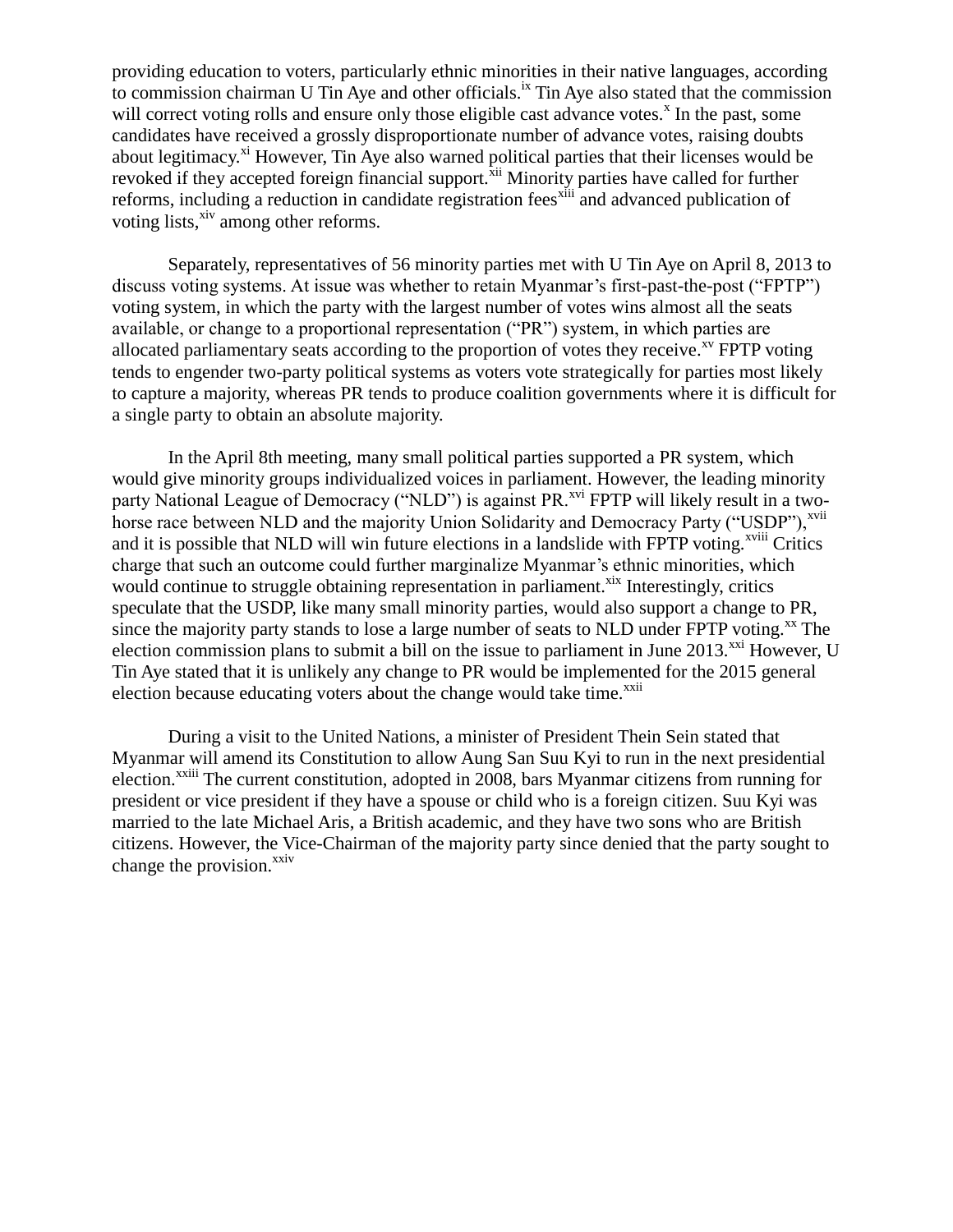# B. **Press and Media Laws/Restrictions**

<span id="page-3-0"></span>In our March report, we discussed a bill that would bar publishers from printing articles that oppose and violate the military-drafted 2008 constitution and articles that could undermine "law and order and incite unrest." Complaints from NGOs and media groups led the government to suspend discussions on the bill. In a positive development, the Ministry of Information submitted the bill to UNESCO, which has convened a forum to revise the draft and provide technical support.<sup>xxv</sup> The revisions will include emphasizing freedom of expression as a prominent intent of the law, deleting vague provisions, deleting a provision on "Invalid Publications," rewriting provisions to make them consistent with international standards and giving jurisdiction as to the law's violations to the courts, rather than registration officers as in the original bill. $^{xxvi}$ 

On April 25, 2013, Government officials conferenced with ethnic minority journalists to discuss the development of ethnic media. During the military junta, ethnic minority journalists largely fled Myanmar and broadcast from neighboring countries. Government ministers stated in the conference that the current administration supports the broadcast and publication of media in ethnic languages.<sup>xxvii</sup> Ethnic media organizations are beginning to move back into the country.xxviii However, despite the public overtures by government officials, ethnic media groups say their voice is being ignored in the drafting of the media bill, and they recently released a statement asking to be included in the drafting.<sup>xxix</sup>

Myanmar enjoyed a milestone in its reform on April 1, 2013 when private newspapers began publishing daily papers for the first time since 1964, when private dailies were shut down by the government. Sales were reportedly strong,<sup>xxx</sup> but there are concerns about the ability of private dailies to compete with better-funded government-owned papers.<sup>xxxi</sup> Sixteen papers obtained licenses to publish dailies but only four were ready to begin publishing on April 1, 2013.<sup>xxxii</sup> According to the editor of one private newspaper, "the government granted licenses much earlier than we expected and we were caught by surprise." Information Minister U Aung Kyi stated that the government will "continue permitting (dailies to open) every month if we receive more applications."

Despite incremental advances in press freedom, critics charge that journalists are still silenced. Criticism of current and past military leaders is still considered taboo, according to Aye Chan Naing, the editor-in-chief of the Democratic Voice of Burma, in a Southeast Asian conference on journalism. "There are no laws saying that you can't criticize them, but nobody dares to," said Aye Chan Naing.<sup>xxxiii</sup>

# C. **Official Corruption**

<span id="page-3-1"></span>On April 19, 2013, U.S. Secretary of State John Kerry released the 2012 Human Rights Report. In his remarks on the report, he reported that Myanmar must root out corruption in order to grow and develop. "Has [Myanmar] reached where we want it to be?" Kerry asked. "No. But it's on the road. It's moving."xxxiv In the month of April, the Myanmar government took major steps to reduce the country's rampant corruption, but significant incidents of corruption continued to be reported.

On March 29, 2013, six key leading officials in the Ministry of Finance and Revenue, the Trade Department, the Department of National Economic Planning and Development and the Commerce Department were forced to retire by a presidential order because of mismanagement or corruption. The President's Office reported that they had "received public complaint letters related to mismanagement and bribery cases, and an investigation followed."<sup>xxxv</sup>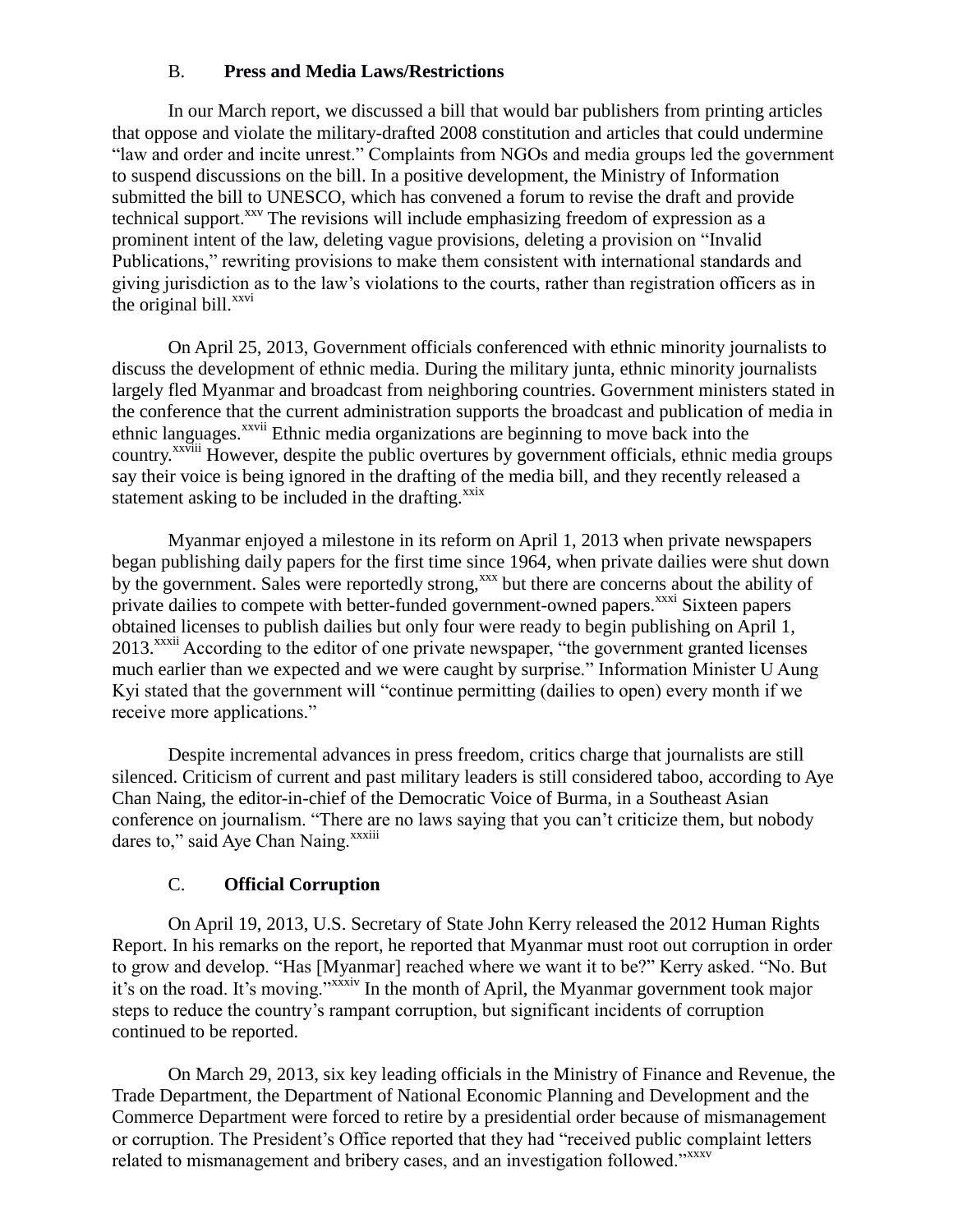Myanmar is receiving help from Australian government lawyers to join the Extractive Industries Transparency Initiative ("EITI"). The EITI is a Norway-based agency that sets stringent requirements for financial transparency, environmental standards, and corporate governance. xxxvi Please refer to Section [4.A](#page-5-1) below for a further discussion of the EITI.

Despite steps towards progress, corruption is still a significant part of the Myanmar landscape. On April 18, 2013, hundreds of people gathered outside the local offices of the China National Petroleum Corporation ("CNPC") to protest that state-owned CNPC and its partners, including the Myanmar Oil & Gas Enterprise, have not paid them in full for land in the Kyaukphyu district of Arakan State, which was expropriated for a pipeline. CNPC claims to have paid the agreed compensation in full, but protestors claim the money has gone elsewhere.<sup>xxxvii</sup>

In late April 2013, corruption shrouded a government program to make 350,000 low cost SIM cards available to citizens. The government had previously kept tight restrictions on the sale of SIM cards, which were priced as high as \$3000 in the past, falling in recent years to around \$250. Only 5 to 10% of the population has mobile phone subscriptions. Due the high demand for the low-priced SIM cards, local municipalities organized public lotteries to determine which citizens would receive the opportunity to purchase the cards.<sup>xxxviii</sup> Residents of one Yangon district filed a complaint alleging that their ward administrator rigged the draw to ensure his relatives were selected. *xxxix* 

### D. **Workers' Rights**

<span id="page-4-0"></span>A year after the enactment of Myanmar's labor organization and freedom of association laws, local and international workers' rights activists say more must be done to support the newfound freedoms in practice. Addressing a forum of several hundred trade union leaders and labor activists in Yangon on Monday, International Labor Organization (ILO) Deputy Director-General Gregory Vines said that although the passing of the new laws and the revival of Myanmar's long-suppressed labor movement was positive, he added that "there have been some issues around the laws and their enforcement."xl

US Ambassador to Myanmar Derek Mitchell referenced reports of workers being fired after joining unions — a signal, he said, that "there is a long way to go to realize in fact the promise now on paper." The ambassador acknowledged, however, that the staging of a large gathering of workers' rights representatives was a sign that Myanmar is making progress on labor issues. "It is only a year ago that the labor law was passed and labor organizations began to form," Mitchell said, adding that the labor movement "has come a long way" over the past 12 months.<sup>xli</sup>

## **3. Political Prisoners**

<span id="page-4-1"></span>This month, Myanmar's president pardoned approximately 100 prisoners, including at least 56 political detainees, just one day after the European Union lifted sanctions against the Southeast Asian nation.<sup>xlii</sup> Announced on April 23, 2013, the pardons were granted amid renewed calls for the Myanmar government to release hundreds more political prisoners still believed to be behind bars.<sup>xliii</sup>

Historically, Myanmar has denied the existence of political prisoners, maintaining that all people sentenced to jail have been convicted of legitimate illegal acts.<sup>xliv</sup> Nevertheless, more than 800 political prisoners have been freed in amnesties between May 2011 and November  $2012.^{xlv}$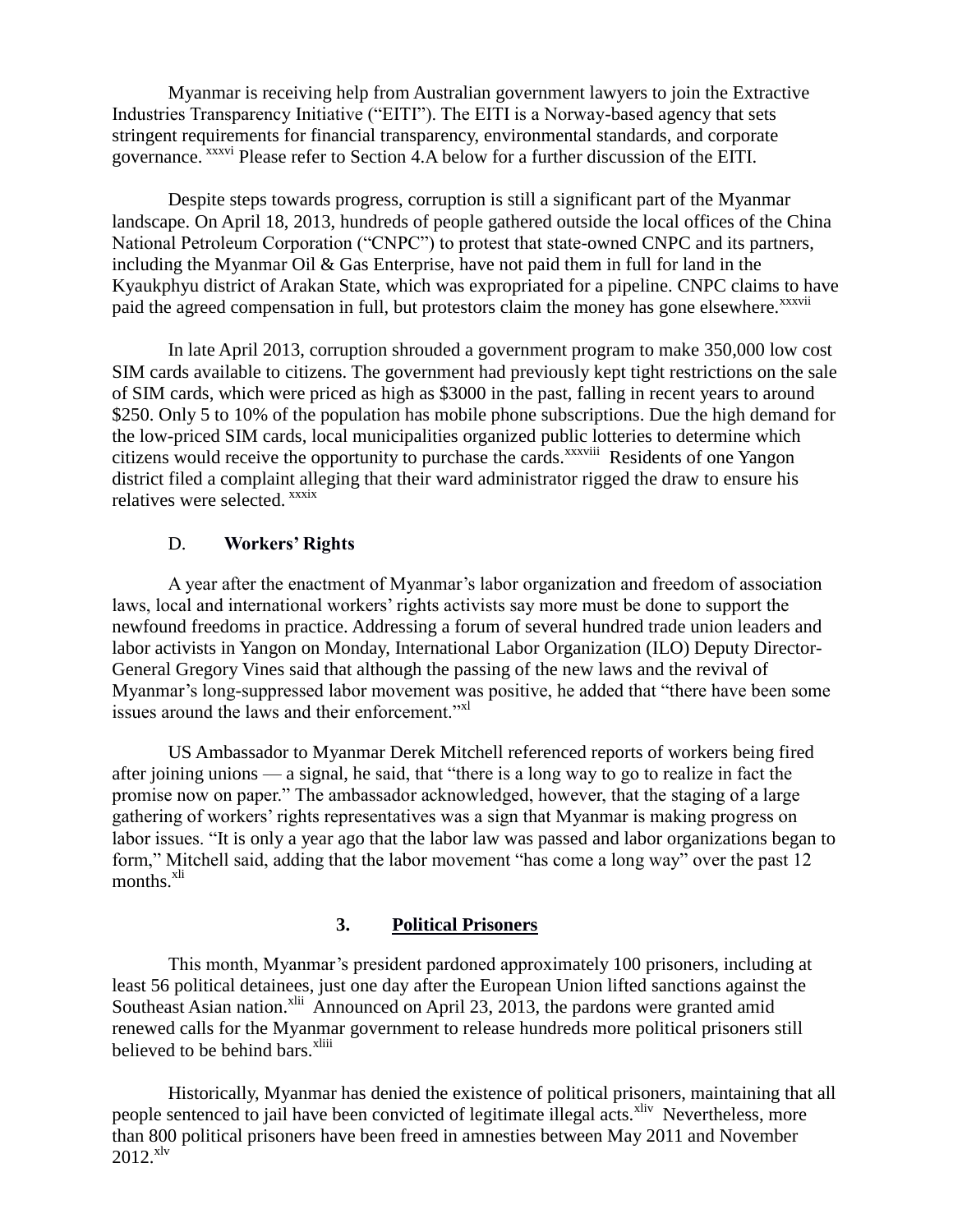For the most recent pardoning of prisoners, Bo Kyi, of the Assistance Association for Political Prisoners ("AAPP"), confirmed that 56 of the released were political detainees from five different jails and estimated that approximately 176 political prisoners remain in detention.<sup>xlvi</sup>

One of those freed, activist Zaw Moe, told reporters that the releases were linked to the EU's lifting of sanctions on Myanmar. $x^{\text{1vii}}$  Others have speculated that the release could have also been linked to the onset of the Burmese New Year.<sup>xlviii</sup>

Bo Kyi of the AAPP welcomed the release of the prisoners but questioned the motives and "said [the government] had failed to implement the decision properly. 'The release of the political prisoners should be publicly announced. The government should treat them with dignity,' he said. 'They are somewhat like bargaining chips, used by the government to gain some achievements' from the international community."<sup>xlix</sup>

### **4. Economic Development**

## <span id="page-5-0"></span>A. **Developments in the Legal Framework of Economic Development**

<span id="page-5-1"></span>The last month has seen developments in monetary policy, fiscal policy, and corporate policy all reflecting Myanmar's development of a modern administrative state focused on efficiently working with the private sector. Senior officials tackled issues related to tax reform at an April 9, 2013 meeting that included Aung San Suu Kyi, other parliamentarians, and business leaders, including the head of the Union of Myanmar Federation of Chambers of Commerce and Industry (UMFCCI).<sup>1</sup> The event focused on discussions of tax reforms and improving citizens' knowledge of tax issues, as well as ensuring appropriate parliamentary input into taxation decisions.<sup>li</sup> The Internal Revenue Department noted that, pursuant to suggestions from international financial institutions, it plans to implement a self-assessment system, value-added tax or a goods and services tax instead of levying commercial tax.<sup>lii</sup>

Reforms of the tax system are necessary according to Myanmar business leaders. U Myint Soe, Chairman of the Myanmar Garment Manufacturers Association, said "taxation needs to be easy to understand and clear." liii He also stated, "If citizens find it hard to follow the law, then the government needs to change it. I would like to suggest that taxpayers should be given ID numbers, which respects their dignity and helps the government to gather more revenue." liv Dr. Win Myint, secretary of the Myanmar Petroleum Trade Association, noted his concerns about tax evasion: "I have heard that up to 80% of people in the trading business don't pay any tax – that's a serious leakage of potential revenue." Iv

With respect to monetary policy, in June Myanmar's parliament is set to review the draft Central Bank Law returned to it by President Thein Sein's office which will provide for an autonomous central bank independent of the Ministry of Finance and Revenue.<sup>lvi</sup> According to observers, it is very likely that the law will be adopted.<sup>Ivii</sup> The Central Bank itself will set monetary policy, in collaboration with the Ministry of Finance and Revenue, which currently is focused on both monetary and fiscal policy.<sup>lviii</sup>

Myanmar's government has also tried to ease the complexity of doing business. On April 10, 2013, the Directorate of Investment and Company Administration (DICA) opened a one-stop service center for investors in Yangon.<sup>lix</sup> The intention of the center is to allow investors to get everything done in one place rather than having to work with five or six separate ministries.<sup>Ix</sup> U Aung Naing Oo, deputy director general of the Myanmar Investment Commission (MIC) stated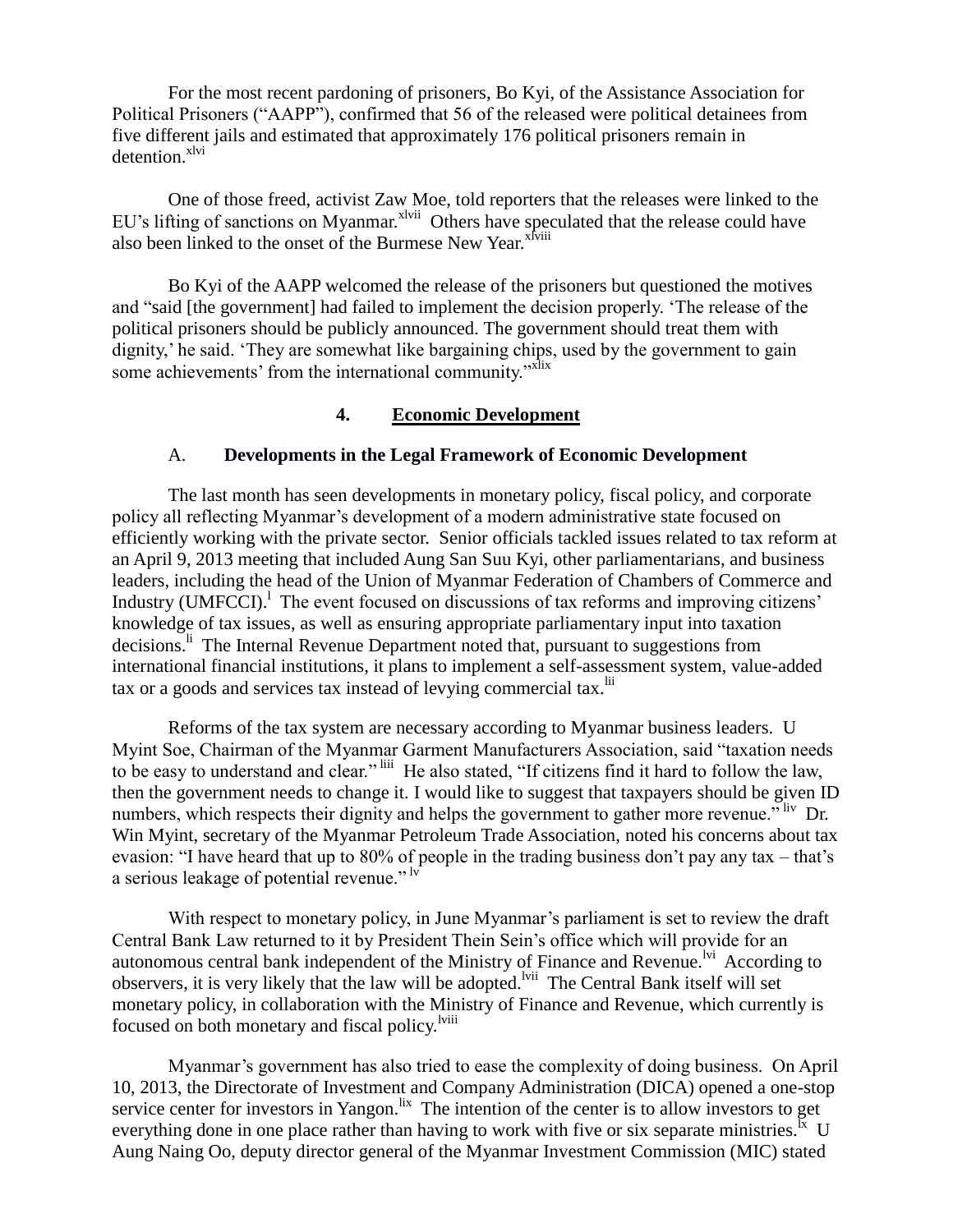"[t]he process for Myanmar nationals and foreigners alike was rather complicated and required several documents . . . we addressed this situation when we drew up the rules and regulations for foreign direct investment, and decided we needed a one-stop service."<sup>Ixi</sup> Perceptively, he added, "The establishment of DICA could help reduce corruption by cutting down on contacts between business people and bureaucrats in several different departments."<sup>1xii</sup>

Another important development last month in the framework for economic development is that—in a move that could irritate China—Myanmar stated that it is planning to join the Extractive Industries Transparency Initiative. Kiii This Initiative, which includes governments, civil society, international organizations and resources companies, oversees a voluntary regime for the natural resources industry covering financial transparency, environmental standards, and corporate governance.  ${}^{lxiv}$  The government's eagerness to join EITI comes as the country prepares to open up huge tracts of the Bay of Bengal for oil and gas exploration; foreign companies are being invited to bid for 30 licenses to operate in Myanmar's waters of the bay, with a deadline of mid-June to make offers for the blocks.<sup>lxv</sup>

 Joining EITI also gives governments compelling reasons to review—and possibly renegotiate—existing natural resources contracts; EITI pushes for a greater share of the financial profits to go to host countries. This comes on the heels of statements by Myanmar government officials that they are reviewing existing deals.<sup>lxvi</sup> Western companies have praised the openness of recent oil lease and telecommunication tenders in Myanmar, while the Financial Times has noted recently the strong crackdown on corruption by President Thein Sein's government.<sup>1xvii</sup>

## **B. Developments in Foreign Investment and Economic Development Projects**

<span id="page-6-0"></span>The U.S. continued its pursuit of greater investment in Myanmar. On April 23, 2013, Acting U.S. Trade Representative Demetrios Marantis headed to Myanmar to begin talks on a framework agreement covering trade and investment.<sup>Ixviii</sup> Jean-Pierre Verbiest, a former Asian Development Bank official who works with West Indochina, which advises businesses in Myanmar said that the visit by Marnatis "will give a strong signal that the U.S. is serious about lifting restrictions." <sup>Ixix</sup> This month the U.S. Trade Representative also proposed giving Myanmar preferential access to the U.S. market under a program to boost trade with poorer countries.<sup>lxx</sup> All of these actions are likely to increase investment and trade between the U.S. and Myanmar further.

The importance of foreign investment was emphasized by Aung San Suu Kyi during an April visit to Japan, her first trip there in 27 years. <sup>Ixxi</sup> During the trip, Suu Kyi sought Japanese aid "in securing clean drinking water and irrigation water for farming, building roads, supplying electricity, and the enhancement of a medical and healthcare service.<sup>"Ixxii</sup> Japan is already among the leading countries pouring money and aid into Myanmar, including its agreement to cancel debts owed by the former military rulers totalling some US \$3.6 billion. <sup>Ixxiii</sup> Japan also increased its commitment to the Thilawa Economic Zone in April, 2013 by promising to finance a new harbor facility as both the U.S. and EU also expressed interest in the Thilawa zone.<sup>lxxiv</sup> Japanese companies have also helped to boost Myanmar's rice exports to record levels. <sup>Ixxv</sup> According to an official government statement, at the end of Suu Kyi's visit she met with Prime Minister Shinzo Abe, who promised to "keep providing government official development assistance to build social infrastructure in [Myanmar] and help promote private-sector investment."<sup>Ixxvi</sup>

Singapore also strengthened its business interests in Myanmar this month with the opening in Yangon of an office of the government agency International Enterprise Singapore (IES).<sup>Ixxvii</sup> IES intends to improve its everyday liaisons between the two countries by having a permanent representative in Yangon.<sup>Ixxviii</sup> Singapore's minister for national development, Khaw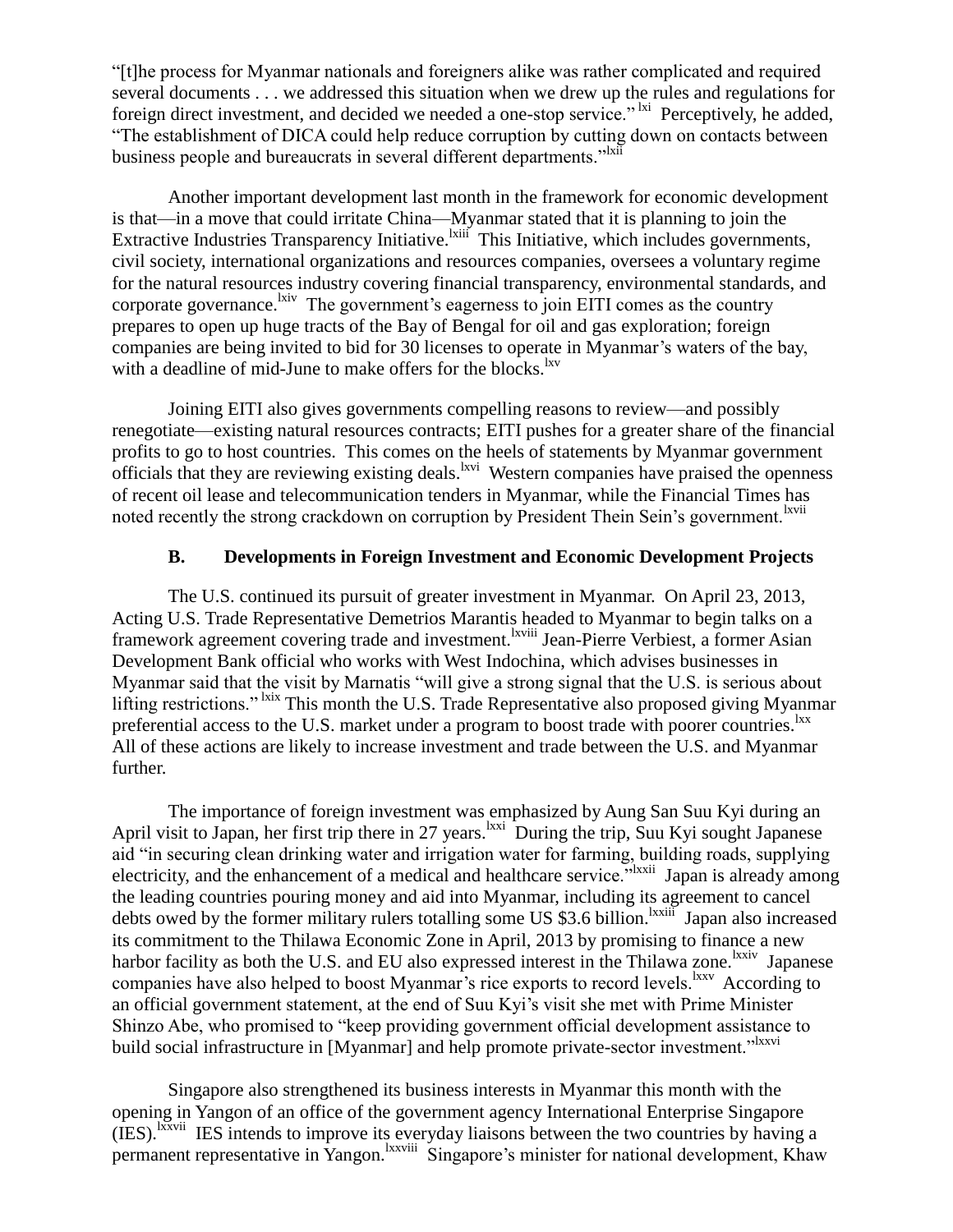Boon Wan, said there was "great potential for partnerships" in infrastructure development, logistics, manufacturing and trade. <sup>Ixxix</sup> India also took steps to increase capacity-building in Myanmar, including the development of an information technology institute.<sup>1xxx</sup> Another significant foreign-funded project that came to fruition in April, 2013 was the opening of a 120 megawatt natural gas power plant built with the assistance of Thailand.<sup>1xxxi</sup>

As mentioned above, the bidding for telecommunications licenses in Myanmar has been intense and apparently transparent. Vodafone and China Mobile have teamed up to compete for the mobile licenses, through which Myanmar aims to increase mobile penetration from 6% today to as high as 75% to 80% by 2016, representing the creation of a \$10 billion market. <sup>Ixxxii</sup> Other bidders include a consortium that includes George Soros and Irish entrepreneur Denis O'Brien, owner of Digicel, which operates networks throughout the Caribbean.<sup>lxxxiii</sup>

## C. **Land Seizures**

<span id="page-7-0"></span>A parliamentary commission report released in April, 2013 found that most farmland in Myanmar taken from farmers by government bodies and private companies was not acquired properly in accord with the existing laws, rules, and regulations.<sup>1xxxiv</sup> The commission found that ministries did not press for the completion of projects used to justify the expropriation of land and that compensation was paid at below market rates.<sup>lxxxv</sup> The two biggest sources of landgrabbing according to the report were military uses and government-backed industrial uses.<sup>lxxxvi</sup> Military officials claimed they would return land not in actual military use but that the return of other land would be "difficult," and villagers were skeptical that the promises would amount to much.<sup>lxxxvii</sup>

Additionally, in April, 2013, two protests over infrastructure projects that have been the source of unrest already for a considerable period of time were put down by security forces. In the first case, citizens protesting otuside the local offices of China National Petroleum Corporation (CNPC) at Kyaukphyu were arrested. *xxxviii* The protesters allege that CNPC and its partners, including Myanmar's own Myanmar Oil and Gas Enterprise, have not paid them full compensation. <sup>Ixxxix</sup> The protests concerned land seizures related to the construction of the Shwe Gas Project which will carry gas through Myanmar to neighboring Yunnan Province in China.<sup>xc</sup> The protesters allege that they have received only half of the promised land compensation and that terminal development work has polluted fishing areas.<sup>xci</sup> After putting down the protests authorities charged six villagers with illegal assembly.<sup>xcii</sup> Additionally, a number of project workers who participated in the protests were allegedly fired.<sup>xciii</sup> The same pipeline project will be the object of a "social impact assessment" next month by the Myanmar-China Pipeline Watch Committee.<sup>xciv</sup>

Police also put down a protest by villagers evicted from land near the Letpadaung copper mine project, the earlier site of riots.<sup>xcv</sup> 200 police mobilized against villagers who were protesting by plowing land.<sup>xcvi</sup> Reports indicate that violence occurred and one villager was shot while 20 more received baton injuries.<sup>xcvii</sup> The next day protestors gathered to call for the release of villagers detained in the protests and protests renewed again the following week.<sup>xcviii</sup> Police acuse the protesters of having thrown incendiary devices and of having injured more than a dozen officers during the protest, thereby instigating the violence.<sup>xcix</sup>

Other disputes continued throughout the country connected to smaller projects. For instance, a company operating a parking lot on state-owned land in Yangon was accused of breaking ground on a restaurant project not included in the license and taking more than its allotted five acres of land.<sup>c</sup>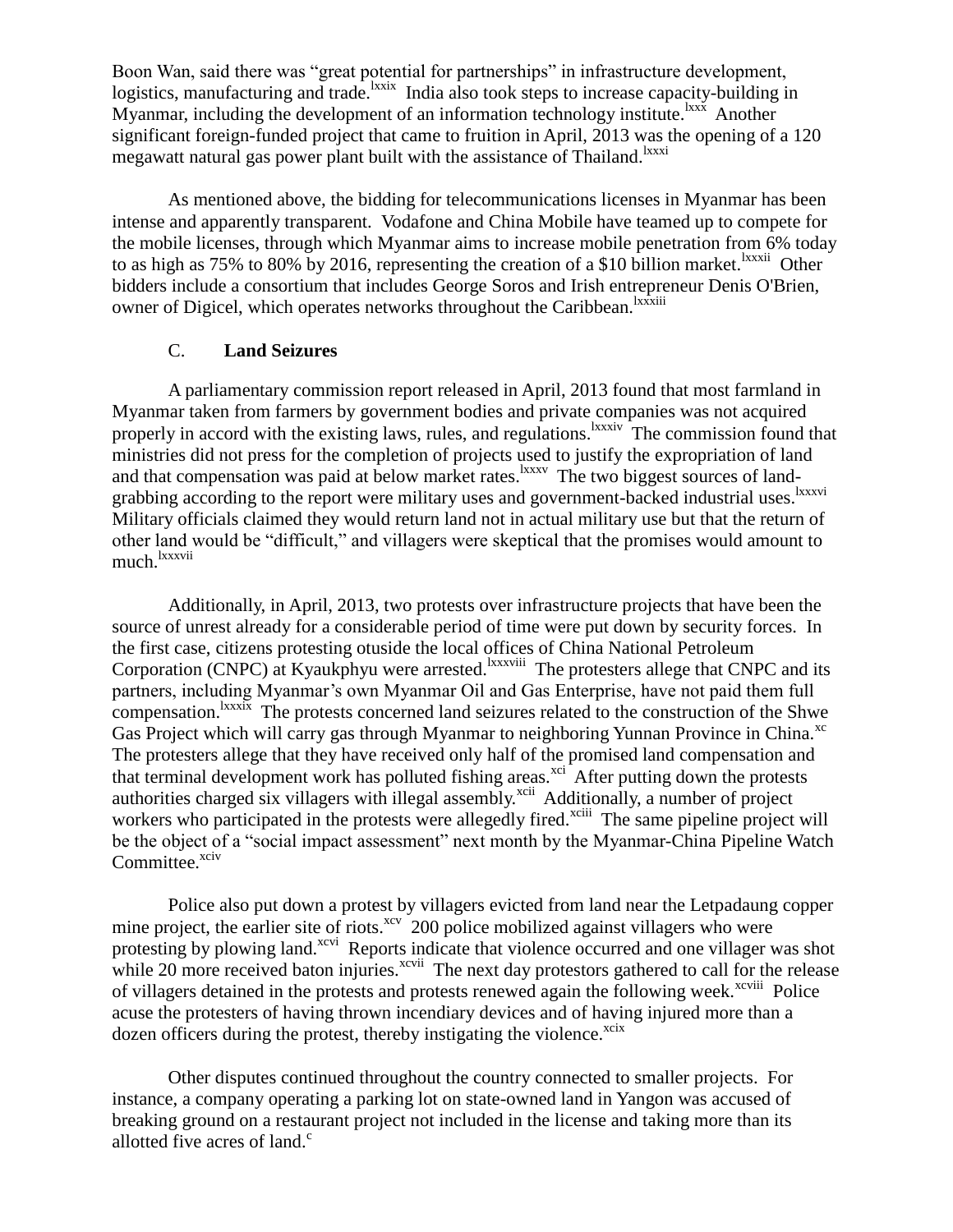# **5. Ethnic Violence**

<span id="page-8-0"></span>Myanmar's recent history has been ridden with ethnic violence and conflicts between minority groups and government forces, particularly in the Karen, Shan and Kachin states.<sup>ci</sup> There is a rising concern that the opponents of Myanmar's transition toward civilian rule from military rule could exploit these tensions, fueling ethnic conflict in order to derail reform efforts.<sup>cii</sup> Furthermore, troubled relations between Myanmar's government and the ethnic minorities constitute a serious obstacle in the path to stability and prosperity.

# A. **Kachin**

<span id="page-8-1"></span>After speculation that China's objection to Western observers attending ceasefire talks between the Myanmar government and the Kachin Independence Organization led to the postponement of talks, the two sides agreed to resume dialogue in late April.<sup>ciii</sup> The previous rounds of negotiations between the government and resistance leaders, which were held in February and March, have been unsuccessful. $e^{i\theta}$ 

# B. **Violence against Muslims**

<span id="page-8-2"></span>The violence that originally erupted in Rakhine targeting Rohingya Muslims is now beginning to spread to other parts of the country, where Muslims who have been granted citizenship are now being attacked. $c<sup>v</sup>$ 

# *1. Yangon*

<span id="page-8-3"></span>A Buddhist mob torched at least two mosques and set hundreds of Muslims' houses on fire, killing one person and injuring at least ten others in the town of Okkan, about 70 miles north of Yangon, on April 30, 2013.<sup>cvi</sup> Residents stated that as many as 400 Buddhist extremists armed with bricks and sticks attacked Okkan.

# *2. Rakhine*

<span id="page-8-4"></span>This month, a human rights organization accused Myanmar's security forces of tacitly supporting Rakhine Buddhist outrages against the Rohingya as part of a policy to drive them out of the country.<sup>cvii</sup> An estimated 800,000 stateless Rohingyas are currently living in Myanmar; they are denied citizenship because the Myanmar government regards them as illegal Bangladeshi immigrants while neighboring Bangladesh also does not recognize them.<sup>cviii</sup> Despite calls of human rights groups and the United Nations to the government to do more to lessen sectarian tensions since last June, when rioting broke out between Buddhist and Muslims in western Rakhine state, the violence has spread, forcing more than 140,000 people from their homes, most of them Rohingyas.<sup>cix</sup> The Rakhine Buddhists and Rohingyas are today largely separated by security forces, and the prospects for displaced Rohingyas returning home are dim.<sup>cx</sup> Human Rights Watch accused the government of complicity in the Rohingya's displacement; alleging that instead of addressing the problem, Myanmar's leaders seem intent on keeping the Rohingyas segregated in camps.

On April 29, 2013, the Inquiry Commission on the Sectarian Violence in Rakhine State, a government commission set up to investigate the 2012 violence, recommended in a report to double the number of security forces in Rakhine State. It also called for the "temporary separation" of the two communities to continue. <sup>cxi</sup> "While keeping the two communities apart is not a long-term solution, it must be enforced at least until the overt emotions subside," the report recommended.<sup>cxii</sup> Both communities highlighted the continued need for the deployment of the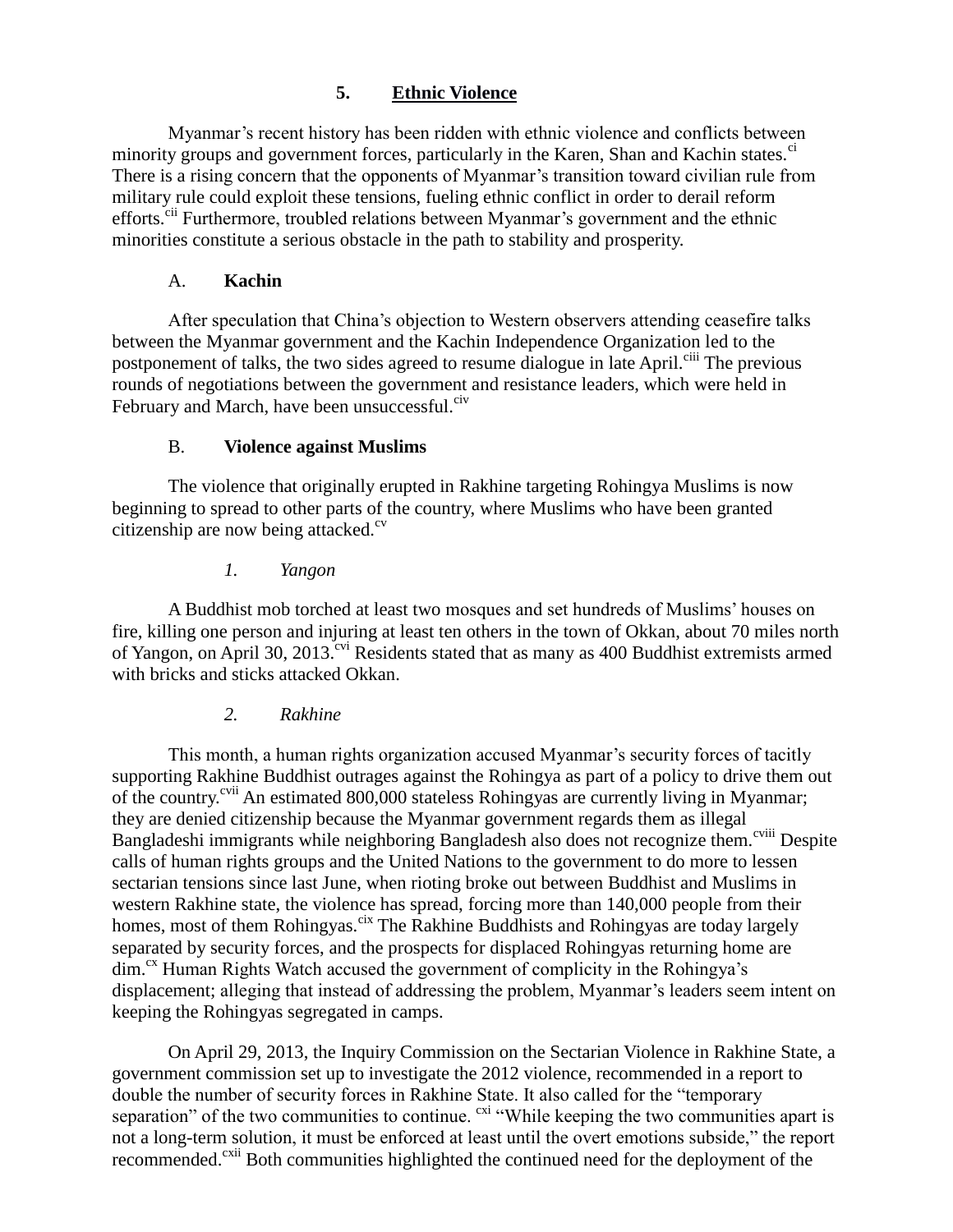military in the region for safety and security, a summary of the much-delayed findings said. $\frac{\text{c}}{\text{c}}$ The report went on to suggest family-planning education to address what it describes as the rapid growth of the Muslim population in the state, sparking immediate criticism from human rights groups.<sup>cxiv</sup> Instead of using the term "Rohingyas" that is favored by the minority group itself, the report also referred to them throughout as "Bengalis", the term used by those who argue they are illegal immigrants.<sup>cxv</sup> Despite proposals for humanitarian relief efforts for the displaced Rohingyas, the report drew condemnation for lack of acknowledgment regarding the violations of the Rohingyas' human rights.<sup>cxvi</sup>

## *3. Indonesian Refugee Camp*

<span id="page-9-0"></span>Ethnic tensions between Buddhists and Muslims erupted outside of Myanmar in a refugee camp in Indonesia this month. Eight Buddhists were killed and more than a dozen were wounded on April 5, 2013, when Muslim refugees clashed with Buddhist illegal fishermen from Myanmar at the Immigration Detention Center.<sup>cxvii</sup> The reason for the riot was stated as sexual harassment of a Rohingya woman by the illegal fishermen.<sup>cxviii</sup> The Muslim refugees responsible for the killings will be tried in Indonesia. $c$ <sup>xix</sup>

## C. **Allegations of Ethnic Cleansing**

<span id="page-9-1"></span>Late this month, the BBC released new footage of the anti-Muslim riots in Mandalay division that killed 43 people in March.<sup>cxx</sup> The leaked video showed police officers standing by as Buddhist crowds beat and burned men to death. $\frac{c}{c}$ xxi And on April 22, 2013, on the same day that President Thein Sein was being honored at a fund-raising gala in New York<sup>cxxii</sup>, advocacy group Human Rights Watch (HRW) released a report that accused national security forces of collaborating with police, politicians and Buddhist monks to perpetrate ethnic cleansing in Rakhine state.<sup>cxxiii</sup> The report, titled "All You Can Do is Pray," derives its title from a testimony of an incident in which a police officer was asked by a Rohingya for help; "all you can do is pray," the officer replied. $\frac{\tilde{c}xxiv}{ }$ 

HRW cited that by supporting the creation of a common Buddhist enemy – the Muslims – the military may be hoping to gain support from the Buddhist ethnic minorities that will be necessary to win elections.<sup>cxxv</sup>

The government of Myanmar dismissed the report as being biased and unacceptable, adding that it would only pay heed to its own investigative commission set up after the initial violence in June,  $2012$ .  $\frac{\text{c}^2 \cdot \text{c}^2 \cdot \text{c}^2}{\text{c}^2 \cdot \text{c}^2}$  The government also asserted that "the armed force, police force and militias handled the conflicts between the two communities in accordance with the existing laws, rules and regulations taking care of providing security in order to restore law and order and tranquility."<sup>cxxvii</sup>

#### D. **Karen - Aftermaths of Ethnic Violence**

<span id="page-9-2"></span>A decrease in hostilities in Karen has been reported, but the population continues to suffer from the aftermaths of the violence through the extensively planted landmines.<sup>cxxviii</sup> In areas where fighting between the government army and Karen armed groups occurred, both groups as well as the civilian villagers in the areas used landmines to protect themselves.<sup>cxxix</sup> The Karen Human Rights Group reported that in the eight months since August 2012 to March 2013, at least nine people were killed and at least nine suffered injuries by landmines in Karen State in eastern Myanmar.<sup>cxxx</sup> The landmines, while often not fatal to adults, severely mutilate one or both of a victim's lower legs, and pose far greater risks of death for children.<sup>cxxxi</sup> The UN High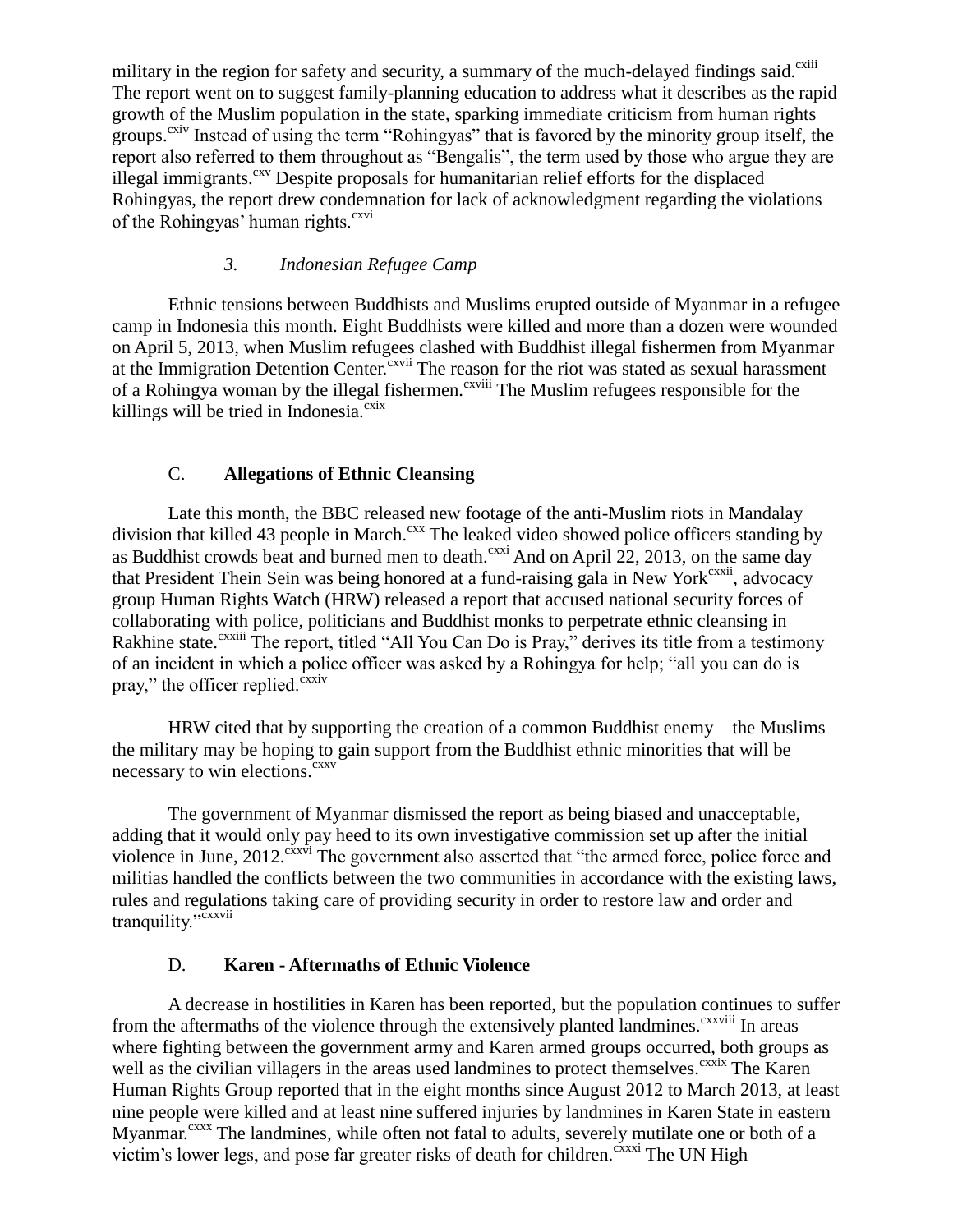Commissioner for Refugees said that about 500,000 refugees from northern and southeastern Myanmar are unable to return to their homes because of the threat posed by landmines.<sup>cxxxii</sup>

<u> 1990 - Johann Barbara, martin a</u>

| $\mathbf{1}$          |                                                                                                                                                          |
|-----------------------|----------------------------------------------------------------------------------------------------------------------------------------------------------|
| $\overline{11}$       | WSJ, April 22, 2013: http://online.wsj.com/article/SB10001424127887323735604578438632149787290.html                                                      |
| 111                   | Reuters, April 22, 2013: http://www.reuters.com/article/2013/04/22/us-myanmar-eu-idUSBRE93L11G20130422                                                   |
| iv                    | WSJ, April 22, 2013: http://online.wsj.com/article/SB10001424127887323735604578438632149787290.html                                                      |
|                       | Reuters, April 23, 2013: http://www.reuters.com/article/2013/04/23/us-usa-myanmar-trade-<br>idUSBRE93M1G120130423                                        |
| V                     | The Christian Science Monitor, April 26, 2013: http://www.csmonitor.com/World/Asia-Pacific/2013/0426/US-<br>considers-end-to-tariffs-in-Myanmar-Too-soon |
| V1                    | Bloomberg News, April 24, 2013: http://www.bloomberg.com/news/2013-04-24/u-s-moves-to-boost-myanmar-trade-<br>ties-after-eu-lifts-sanctions.html         |
| V <sub>ii</sub>       | Id.                                                                                                                                                      |
| viii                  | NZWeek, April 27, 2013: http://www.nzweek.com/world/myanmar-union-election-commission-to-amend-electoral-<br>laws-bylaws- $62164/$ .                     |
| 1X                    | Eleven Myanmar, April 10, 2013: http://www.elevenmyanmar.com/politics/3109-election-commission-pledges-free-<br>and-fair-election-in-2015.               |
| X                     | The Myanmar Times, April 22, 2013: http://www.mmtimes.com/index.php/national-news/6445-uec-vows-free-fair-<br>election-in-2015.html.                     |
| X <sub>i</sub><br>xii | Id.                                                                                                                                                      |
| X111                  | Eleven Myanmar, April 29, 2013: http://www.elevenmyanmar.com/politics/3279-election-welcomes-civic-<br>organizations-cooperation.                        |
|                       | Eleven Myanmar, April 9, 2013: http://www.elevenmyanmar.com/politics/3101-time-running-out-to-introduce-<br>proportional-electoral-system.               |
| xiv                   | Eleven Myanmar, April 10, 2013: http://www.elevenmyanmar.com/politics/3109-election-commission-pledges-free-<br>and-fair-election-in-2015.               |
| XV                    | The Myanmar Times, April 22, 2013: http://www.mmtimes.com/index.php/national-news/6471-bill-on-voting-<br>system-to-be-submitted-in-june-uec.            |
| XV1                   | Eleven Myanmar, April 18, 2013: http://www.elevenmyanmar.com/politics/3148-myanmar-opposition-party-denies-<br>proportional-representation-says-win-tin. |
| xvii                  | The Irrawaddy, April 22, 2013: http://www.irrawaddy.org/archives/32590.                                                                                  |
| xviii                 | The Myanmar Times, April 22, 2013: http://www.mmtimes.com/index.php/national-news/6471-bill-on-voting-<br>system-to-be-submitted-in-june-uec.            |
| xix                   | The Irrawaddy, April 22, 2013: http://www.irrawaddy.org/archives/32590.                                                                                  |

xx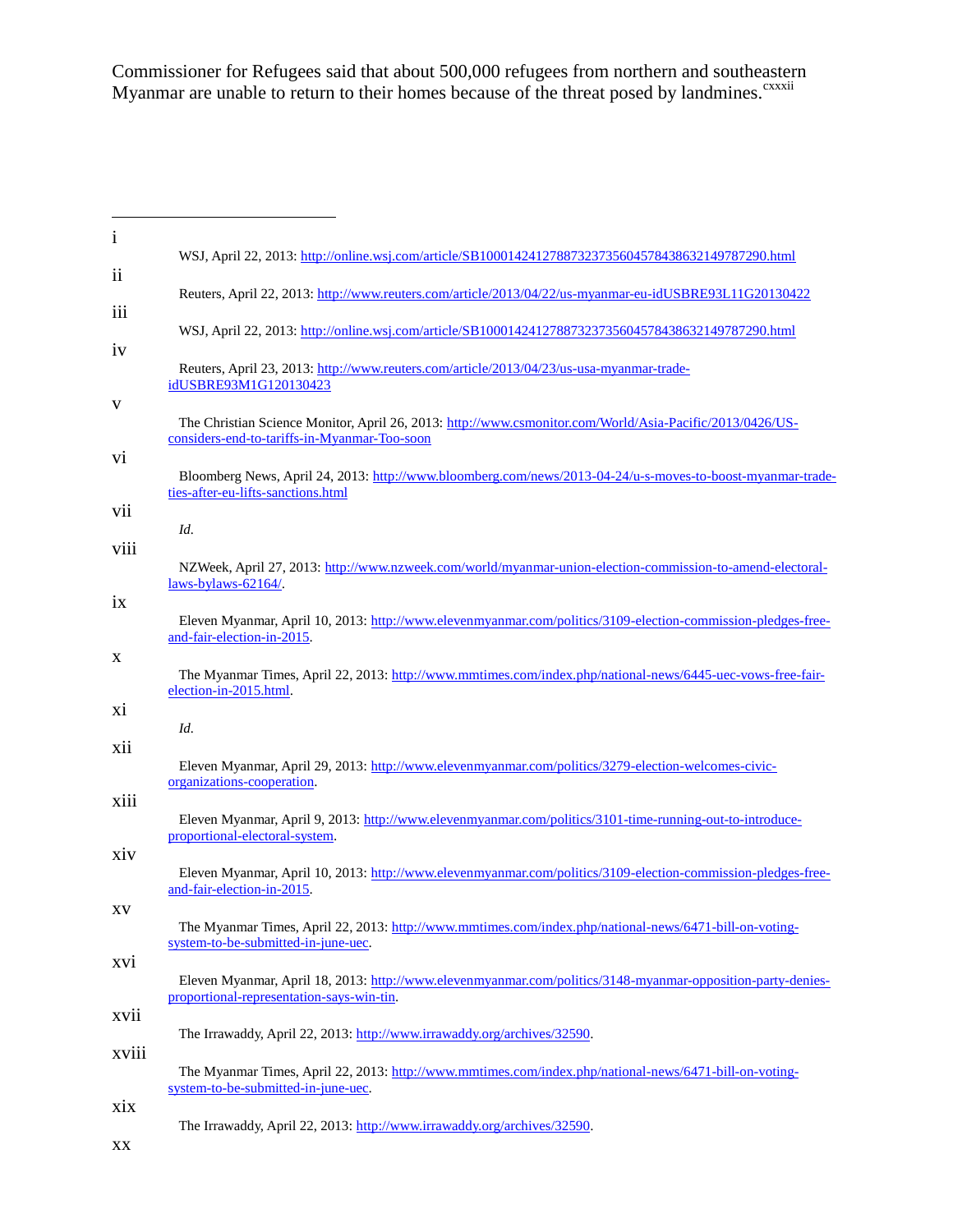|                | The Myanmar Times, April 22, 2013: http://www.mmtimes.com/index.php/national-news/6471-bill-on-voting-<br>system-to-be-submitted-in-june-uec; Asian Correspondent, April 16, 2013:             |
|----------------|------------------------------------------------------------------------------------------------------------------------------------------------------------------------------------------------|
|                | http://asiancorrespondent.com/105411/burma-myanmar-proportional-representation/.                                                                                                               |
| XX1            | The Myanmar Times, April 22, 2013: http://www.mmtimes.com/index.php/national-news/6471-bill-on-voting-                                                                                         |
|                | system-to-be-submitted-in-june-uec.                                                                                                                                                            |
| XX11           | Eleven Myanmar, April 18, 2013: http://www.elevenmyanmar.com/politics/3148-myanmar-opposition-party-denies-<br>proportional-representation-says-win-tin.                                       |
| XX111          | The Irrawaddy, April 26, 2013: http://www.irrawaddy.org/archives/33149.                                                                                                                        |
| xxiv           | Id.                                                                                                                                                                                            |
| <b>XXV</b>     | RTT News, April 18, 2013: http://www.rttnews.com/2096902/myanmar-to-revise-draft-printing-and-publishing-law-<br>curtailing-press-freedom.aspx?type=gn&utm_source=google&utm_campaign=sitemap. |
| XXV1           | Id.                                                                                                                                                                                            |
| XXVII          | The Irrawaddy, April 25, 2013: http://www.irrawaddy.org/archives/33004.                                                                                                                        |
| XXVIII         | Id.                                                                                                                                                                                            |
| xxix           | The Irrawaddy, April 29, 2013: http://www.irrawaddy.org/archives/33251.                                                                                                                        |
| <b>XXX</b>     | The Irrawaddy, April 2, 2013: http://www.irrawaddy.org/archives/31243.                                                                                                                         |
| <b>XXX1</b>    | Reuters, April 1, 2013: http://www.reuters.com/article/2013/04/01/us-myanmar-press-idUSBRE93007320130401.                                                                                      |
| XXX11          | BBC News Asia, April 1, 2013: http://www.bbc.co.uk/news/world-asia-21991899/.                                                                                                                  |
| xxxiii         | The Nation Thailand, April 28, 2013: http://www.nationmultimedia.com/national/Press-freedom-                                                                                                   |
| xxxiv          | still-not-living-up-to-the-law-semin-30204962.html.                                                                                                                                            |
|                | U.S. Department of State, April 19, 2013:<br>http://www.state.gov/secretary/remarks/2013/04/207791.htm.                                                                                        |
| <b>XXXV</b>    | The Irrawaddy, April 2, 2013: http://www.irrawaddy.org/archives/31208.                                                                                                                         |
| xxxvi          | The Irrawaddy, April 20, 2013: http://www.irrawaddy.org/archives/32438.                                                                                                                        |
| xxxvii         | The Irrawaddy, April 20, 2013: http://www.irrawaddy.org/archives/32438.                                                                                                                        |
| xxxviii        | The Irrawaddy, April 24, 2013, <b>http://www.irrawaddy.org/archives/32895</b> .                                                                                                                |
| xxxix          | The Myanmar Times, April 23, 2013:                                                                                                                                                             |
|                | http://www.mmtimes.com/index.php/national-news/6496-luck-of-the-draw.html.                                                                                                                     |
| x <sub>l</sub> | The Irrawaddy, April 29, 2013: http://www.irrawaddy.org/archives/33242                                                                                                                         |
| xli            | Id.                                                                                                                                                                                            |
| xlii           |                                                                                                                                                                                                |
| xliii          | Reuters, April 23, 2013: http://www.reuters.com/article/2013/04/23/us-myanmar-prisoners-<br>idUSBRE93M0MN20130423                                                                              |
|                | Associated Press, April 23, 2013: http://news.yahoo.com/myanmar-pardons-93-including-political-prisoners-<br>005010288.html                                                                    |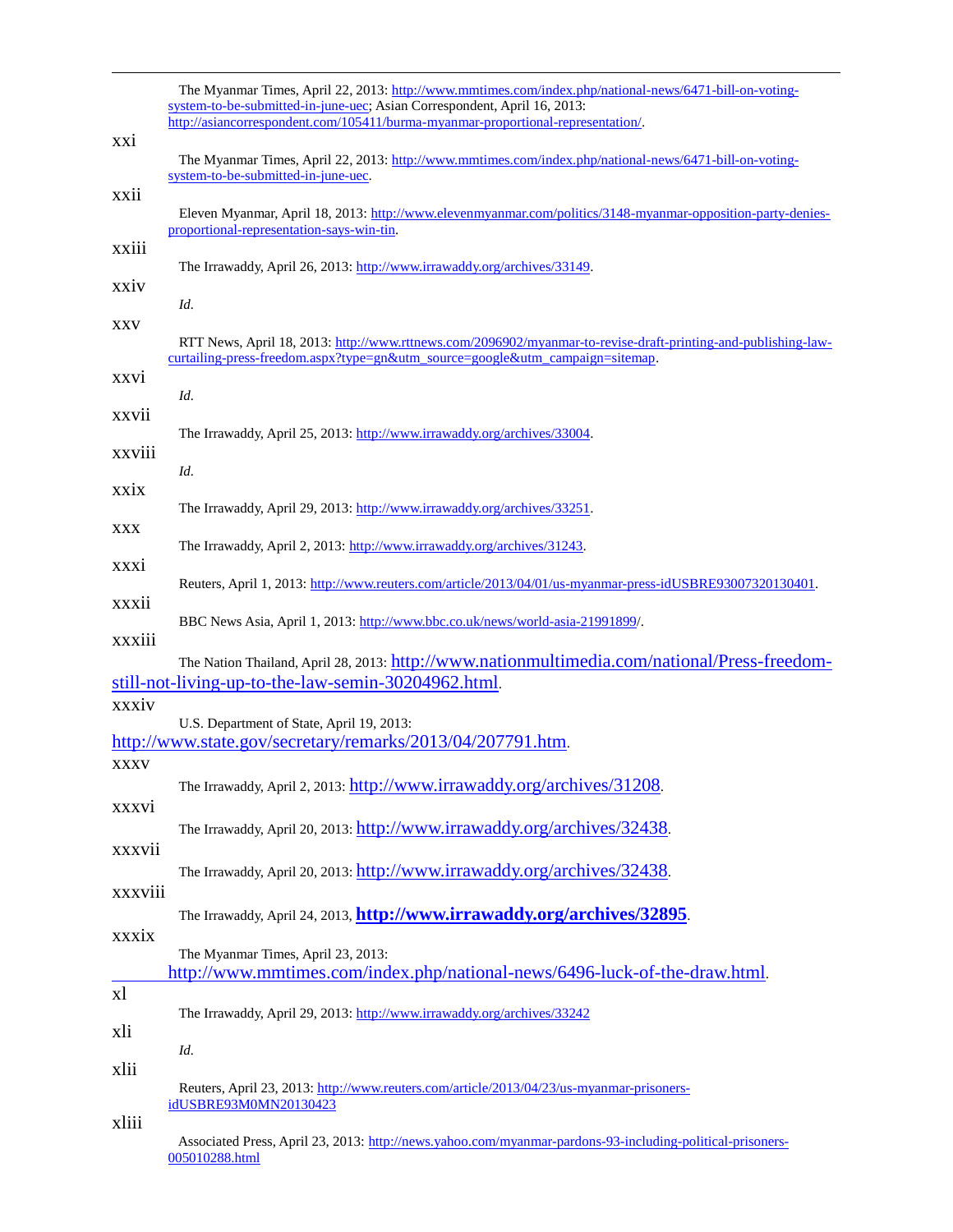| xliv            | Id.                                                                                                                                         |
|-----------------|---------------------------------------------------------------------------------------------------------------------------------------------|
| xly             | Reuters, April 23, 2013: http://www.reuters.com/article/2013/04/23/us-myanmar-prisoners-<br>idUSBRE93M0MN20130423                           |
| xlvi            | Id.                                                                                                                                         |
| xlvii<br>xlviii | BBC News, April 23, 2013: http://www.bbc.co.uk/news/world-asia-22265293                                                                     |
|                 | Id.                                                                                                                                         |
| xlix<br>1       | The Irrawaddy, April 23, 2013: http://www.irrawaddy.org/archives/32757                                                                      |
|                 | Myanmar Times, April 23, 2013: http://www.mmtimes.com/index.php/business/6477-hluttaws-urged-to-reform-<br>tax.html                         |
| $\mathbf{h}$    | Myanmar Times, April 23, 2013: http://www.mmtimes.com/index.php/business/6477-hluttaws-urged-to-reform-<br>tax.html                         |
| lii             | Myanmar Times, April 23, 2013: http://www.mmtimes.com/index.php/business/6477-hluttaws-urged-to-reform-<br>tax.html                         |
| liii            | Myanmar Times, April 23, 2013: http://www.mmtimes.com/index.php/business/6477-hluttaws-urged-to-reform-<br>tax.html                         |
| liv             | Myanmar Times, April 23, 2013: http://www.mmtimes.com/index.php/business/6477-hluttaws-urged-to-reform-                                     |
| $\mathbf{v}$    | tax.html<br>Myanmar Times, April 23, 2013: http://www.mmtimes.com/index.php/business/6477-hluttaws-urged-to-reform-                         |
| lvi             | tax.html<br>Myanmar Times, April 23, 2013: http://www.mmtimes.com/index.php/business/6478-central-bank-law-to-be-                           |
| lvii            | delayed-until-june.html                                                                                                                     |
| lviii           | Myanmar Times, April 23, 2013: http://www.mmtimes.com/index.php/business/6478-central-bank-law-to-be-<br>delayed-until-june.html            |
| lix             | Myanmar Times, April 23, 2013: http://www.mmtimes.com/index.php/business/6478-central-bank-law-to-be-<br>delayed-until-june.html            |
|                 | The Myanmar Times, April 23, 2013: http://www.mmtimes.com/index.php/business/6479-dica-opens-one-stop-<br>shop.html                         |
| $\mathbf{I}$    | The Myanmar Times, April 23, 2013: http://www.mmtimes.com/index.php/business/6479-dica-opens-one-stop-<br>shop.html                         |
| lxi             | The Myanmar Times, April 23, 2013: http://www.mmtimes.com/index.php/business/6479-dica-opens-one-stop-                                      |
| lxii            | shop.html<br>The Myanmar Times, April 23, 2013: http://www.mmtimes.com/index.php/business/6479-dica-opens-one-stop-                         |
| lxiii           | shop.html                                                                                                                                   |
| lxiv            | Financial Times, April 15, 2013: http://blogs.ft.com/beyond-brics/2013/04/15/myanmar-cleans-house-chinas-worst-<br>nightmare/#ixzz2QXrYYSDa |
|                 | Financial Times, April 15, 2013: http://blogs.ft.com/beyond-brics/2013/04/15/myanmar-cleans-house-chinas-worst-<br>nightmare/#ixzz2QXrYYSDa |
| lxv             | The Irrawaddy, April 20, 2013: http://www.irrawaddy.org/archives/32438                                                                      |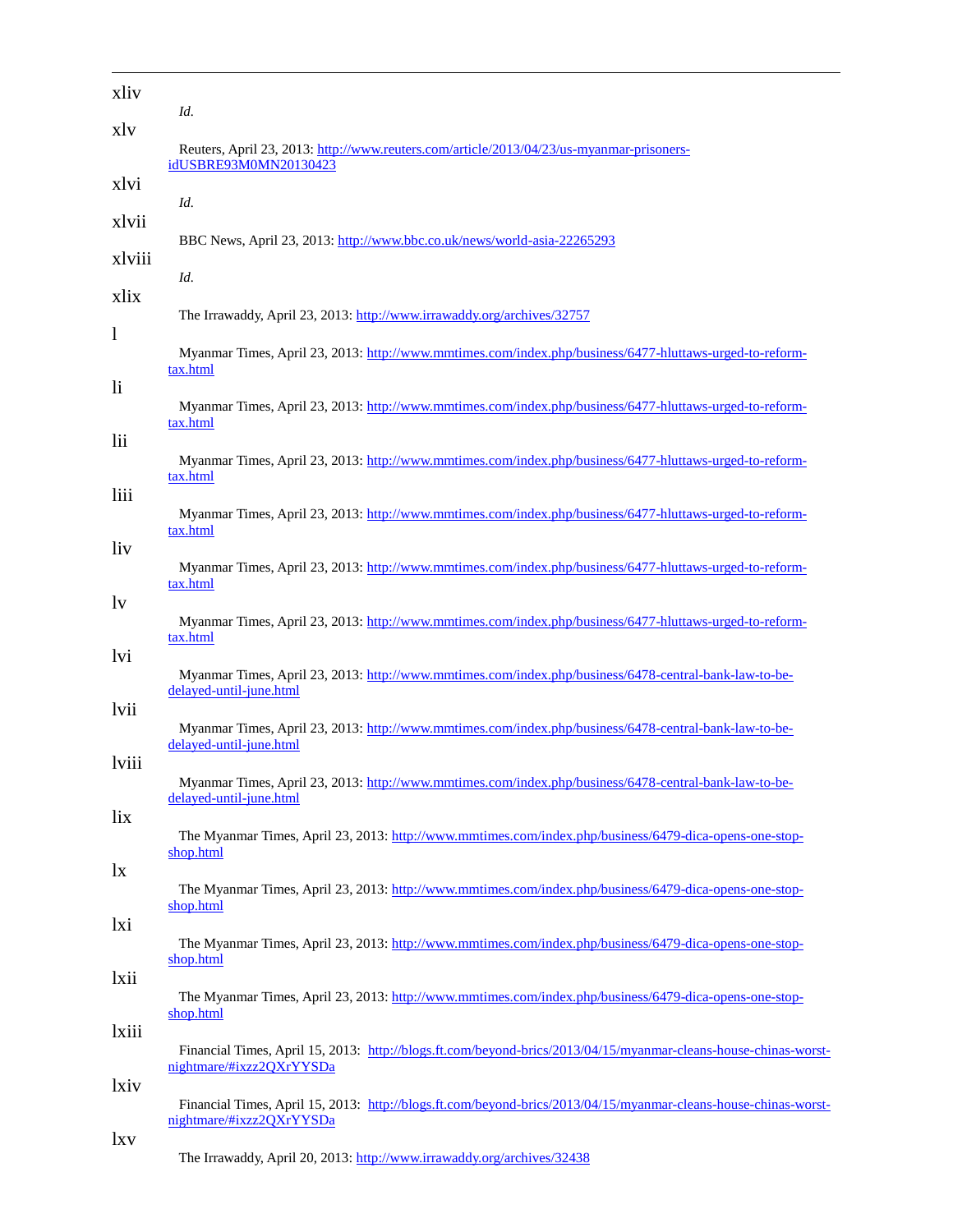| lxvi       |                                                                                                                                                |
|------------|------------------------------------------------------------------------------------------------------------------------------------------------|
|            | Financial Times, April 11, 2013: http://www.ft.com/cms/s/0/97b175c6-a2b7-11e2-9b70-<br>00144feabdc0.html#ixzz2QGBuFqtz                         |
| lxvii      |                                                                                                                                                |
|            | Financial Times, April 15, 2013: http://blogs.ft.com/beyond-brics/2013/04/15/myanmar-cleans-house-chinas-worst-<br>nightmare/#ixzz2QXrYYSDa    |
| lxviii     |                                                                                                                                                |
|            | Bloomberg News, Apr 24, 2013: http://www.bloomberg.com/news/2013-04-24/u-s-moves-to-boost-myanmar-trade-<br>ties-after-eu-lifts-sanctions.html |
| lxix       |                                                                                                                                                |
|            | Bloomberg News, Apr 24, 2013: http://www.bloomberg.com/news/2013-04-24/u-s-moves-to-boost-myanmar-trade-                                       |
| lxx        | ties-after-eu-lifts-sanctions.html                                                                                                             |
|            | Bloomberg News, Apr 24, 2013: http://www.bloomberg.com/news/2013-04-24/u-s-moves-to-boost-myanmar-trade-                                       |
|            | ties-after-eu-lifts-sanctions.html                                                                                                             |
| lxxi       | AFP, April 16, 2013: http://www.globalpost.com/dispatch/news/afp/130416/suu-kyi-calls-japanese-investment-                                     |
|            | myanmar                                                                                                                                        |
| lxxii      |                                                                                                                                                |
|            | AFP, April 16, 2013: http://www.globalpost.com/dispatch/news/afp/130416/suu-kyi-calls-japanese-investment-<br>myanmar                          |
| lxxiii     |                                                                                                                                                |
|            | The Irrawaddy, April 20, 2013: http://www.irrawaddy.org/archives/32438.                                                                        |
| lxxiv      | The Irrawaddy, April 6, 2013: http://www.irrawaddy.org/archives/31600; Eleven Myanmar, April 18, 2013:                                         |
|            | http://www.elevenmyanmar.com/business/3140-us-and-eu-to-invest-in-thilawa.                                                                     |
| <i>xxv</i> |                                                                                                                                                |
| lxxvi      | Radio Free Asia, April 12, 2013: http://www.rfa.org/english/news/burma/rice-04122013171621.html                                                |
|            | Japan Times, April 19, 2013: http://www.japantimes.co.jp/news/2013/04/19/national/suu-kyi-pays-visit-to-abe/                                   |
| lxxvii     |                                                                                                                                                |
| lxxviii    | The Irrawaddy, April 20, 2013: http://www.irrawaddy.org/archives/32438                                                                         |
|            | The Irrawaddy, April 20, 2013: http://www.irrawaddy.org/archives/32438                                                                         |
| lxxix      |                                                                                                                                                |
|            | The Irrawaddy, April 20, 2013: http://www.irrawaddy.org/archives/32438                                                                         |
| <i>xxx</i> | Hindustan Times, April 22, 2013: http://www.hindustantimes.com/India-news/NewDelhi/India-to-help-Myanmar-in-                                   |
|            | IT-and-farm-sector/Article1-1048245.aspx                                                                                                       |
| lxxxi      |                                                                                                                                                |
|            | Eleven Myanmar, April 29, 2013: http://www.elevenmyanmar.com/national/3283-myanmar-opens-natural-gas-power-<br>plant                           |
| lxxxii     |                                                                                                                                                |
|            | The Guardian, Ap. 4, 2013: http://www.guardian.co.uk/business/2013/apr/04/vodafone-china-mobile-burma-telecoms                                 |
| lxxxiii    | The Guardian, Ap. 4, 2013: http://www.guardian.co.uk/business/2013/apr/04/vodafone-china-mobile-burma-telecoms                                 |
| lxxxiv     |                                                                                                                                                |
|            | Myanmar Times, April 1, 2013: http://www.mmtimes.com/index.php/national-news/6195-most-acquisitions-broke-                                     |
| lxxxv      | land-laws-says-commission.html                                                                                                                 |
|            | Myanmar Times, April 1, 2013: http://www.mmtimes.com/index.php/national-news/6195-most-acquisitions-broke-                                     |
|            | land-laws-says-commission.html                                                                                                                 |
| lxxxvi     | Myanmar Times, April 1, 2013: http://www.mmtimes.com/index.php/national-news/6195-most-acquisitions-broke-                                     |
|            | land-laws-says-commission.html                                                                                                                 |
| lxxxvii    |                                                                                                                                                |
|            | Myanmar Times, April 1, 2013: http://www.mmtimes.com/index.php/national-news/6195-most-acquisitions-broke-<br>land-laws-says-commission.html   |
| lxxxviii   |                                                                                                                                                |

 $\overline{a}$ 

Radio Free Asia, April 19, 2013[: http://www.rfa.org/english/news/burma/charged-04192013175339.html](http://www.rfa.org/english/news/burma/charged-04192013175339.html)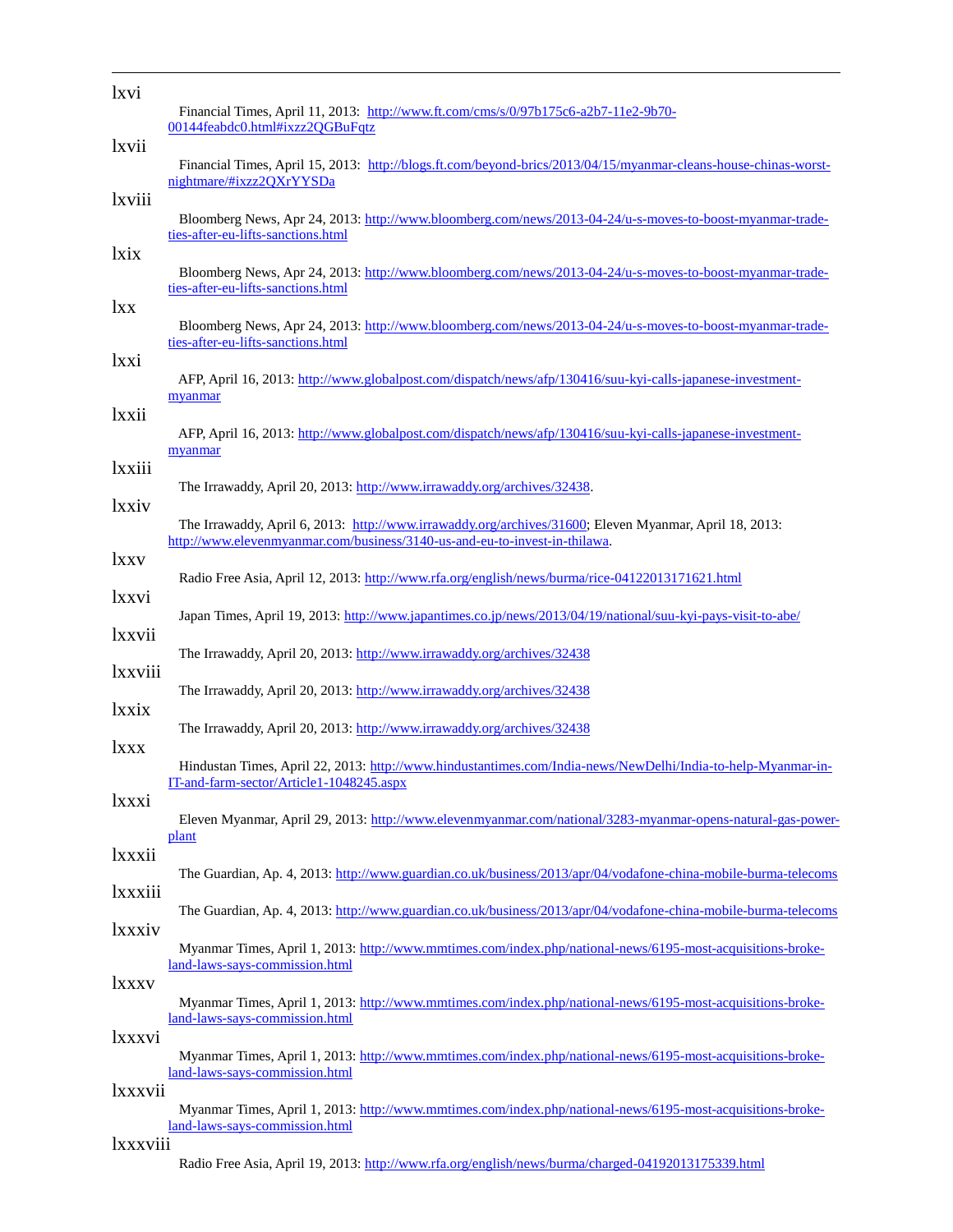| lxxxix              | Radio Free Asia, April 19, 2013: http://www.rfa.org/english/news/burma/charged-04192013175339.html                                                                                                    |
|---------------------|-------------------------------------------------------------------------------------------------------------------------------------------------------------------------------------------------------|
| xс                  |                                                                                                                                                                                                       |
| xci                 | Radio Free Asia, April 19, 2013: http://www.rfa.org/english/news/burma/charged-04192013175339.html                                                                                                    |
|                     | Radio Free Asia, April 19, 2013: http://www.rfa.org/english/news/burma/charged-04192013175339.html                                                                                                    |
| xcii<br>xciii       | Radio Free Asia, April 19, 2013: http://www.rfa.org/english/news/burma/charged-04192013175339.html                                                                                                    |
| xciv                | Radio Free Asia, April 19, 2013: http://www.rfa.org/english/news/burma/charged-04192013175339.html                                                                                                    |
|                     | Eleven Myanmar, April 22, 2013: http://www.elevenmyanmar.com/national/3179-controversial-gas-pipelines-to-be-<br>assessed-for-social-impacts                                                          |
| xcv                 | ChannelNewsAsia, April 25, 2013: http://www.channelnewsasia.com/news/asiapacific/police-crack-down-on-<br>myanmar-mine-protes/652992.html                                                             |
| xcvi                | ChannelNewsAsia, April 25, 2013: http://www.channelnewsasia.com/news/asiapacific/police-crack-down-on-<br>myanmar-mine-protes/652992.html                                                             |
| xcvii               | ChannelNewsAsia, April 25, 2013: http://www.channelnewsasia.com/news/asiapacific/police-crack-down-on-<br>myanmar-mine-protes/652992.html                                                             |
| xcviii              | The Irrawaddy, April 26, 2013: http://www.irrawaddy.org/archives/33114; The Irrawaddy, April 29, 2013:<br>http://www.irrawaddy.org/archives/33257                                                     |
| хсіх<br>$\mathbf c$ | News 24, April 26, 2013: http://www.news24.com/World/News/Myanmar-backs-police-action-after-protests-<br>20130426                                                                                     |
| ci                  | Eleven Myanmar, April 26, 2013: http://www.elevenmyanmar.com/national/3251-alleged-land-stealing-company-<br>faces-public-criticisms                                                                  |
|                     | Project Syndicate, April 23, 2013: http://www.project-syndicate.org/commentary/ethnic-conflict-and-the-future-of-<br>burmese-democracy-by-yohei-sasakawa-and-andr--glucksmann-and-karel-schwarzenberg |
| cii                 | The Daily Star, May 1, 2013: http://www.dailystar.com.lb/Opinion/Commentary/2013/May-01/215639-lasting-ethnic-<br>conflict-may-undo-myanmars-reform-efforts.ashx#axzz2SCBHkaEb                        |
| ciii                | The Irrawaddy, April 8, 2013: http://www.irrawaddy.org/archives/31688                                                                                                                                 |
| civ                 | The Daily Star, May 1, 2013: http://www.dailystar.com.lb/Opinion/Commentary/2013/May-01/215639-lasting-ethnic-<br>conflict-may-undo-myanmars-reform-efforts.ashx#axzz2SCBHkaEb                        |
| $\rm{cv}$           | PressTV, May 1, 2013: http://www.presstv.ir/detail/2013/05/01/301160/extremists-attack-mosques-homes-in-<br>myanmar/                                                                                  |
| cvi                 | PressTV, May 1, 2013: http://www.presstv.ir/detail/2013/05/01/301160/extremists-attack-mosques-homes-in-<br>myanmar/                                                                                  |
| cvii                | The Nation, April 20, 2013: http://www.nation.com.pk/pakistan-news-newspaper-daily-english-<br>online/international/20-Apr-2013/nowhere-to-hide-for-myanmar-s-muslims                                 |

cviii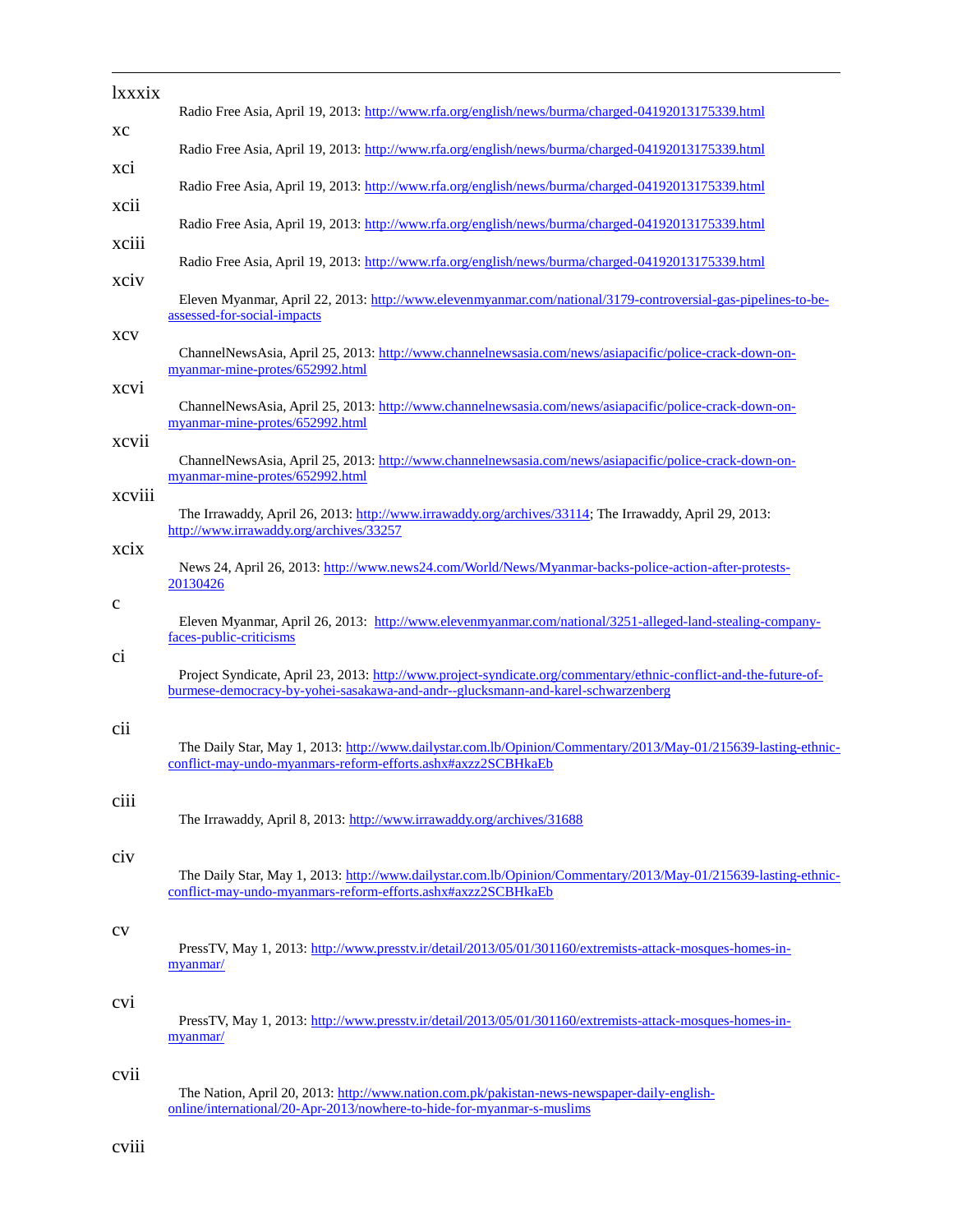Reuters, April 5, 2013[: http://www.reuters.com/article/2013/04/05/us-indonesia-myanmar-refugees](http://www.reuters.com/article/2013/04/05/us-indonesia-myanmar-refugees-idUSBRE93407L20130405)[idUSBRE93407L20130405](http://www.reuters.com/article/2013/04/05/us-indonesia-myanmar-refugees-idUSBRE93407L20130405) cix UNRIC, April 30, 2013[: http://www.unric.org/en/latest-un-buzz/28411-humanitarian-efforts-under-pressure-in](http://www.unric.org/en/latest-un-buzz/28411-humanitarian-efforts-under-pressure-in-myanmar)[myanmar](http://www.unric.org/en/latest-un-buzz/28411-humanitarian-efforts-under-pressure-in-myanmar) cx IRIN, May 2, 2013[: http://www.irinnews.org/Report/97956/Prospects-for-Rakhine-reconciliation-dim](http://www.irinnews.org/Report/97956/Prospects-for-Rakhine-reconciliation-dim) cxi *Id.* cxii *Id.* cxiii *Id.* cxiv The Australian, May 1, 2013: [http://www.theaustralian.com.au/news/world/call-to-limit-myanmar-muslims/story](http://www.theaustralian.com.au/news/world/call-to-limit-myanmar-muslims/story-fnb64oi6-1226632591398)[fnb64oi6-1226632591398](http://www.theaustralian.com.au/news/world/call-to-limit-myanmar-muslims/story-fnb64oi6-1226632591398) cxv *Id.* cxvi *Id.* cxvii Reuters, April 5, 2013[: http://www.reuters.com/article/2013/04/05/us-indonesia-myanmar-refugees](http://www.reuters.com/article/2013/04/05/us-indonesia-myanmar-refugees-idUSBRE93407L20130405)[idUSBRE93407L20130405](http://www.reuters.com/article/2013/04/05/us-indonesia-myanmar-refugees-idUSBRE93407L20130405) cxviii The Jakarta Post, April 8, 2013: [http://www.thejakartapost.com/news/2013/04/08/rohingya-refugees-will-face-trial](http://www.thejakartapost.com/news/2013/04/08/rohingya-refugees-will-face-trial-indonesia.html)[indonesia.html](http://www.thejakartapost.com/news/2013/04/08/rohingya-refugees-will-face-trial-indonesia.html) cxix *Id.* cxx WSJ, May 2, 2013[: http://online.wsj.com/article/SB10001424127887324266904578458403608142238.html](http://online.wsj.com/article/SB10001424127887324266904578458403608142238.html) cxxi *Id.* cxxii AlJazeera, April 22, 2013[: http://www.aljazeera.com/indepth/features/2013/04/2013422134311312965.html](http://www.aljazeera.com/indepth/features/2013/04/2013422134311312965.html) cxxiii WSJ, May 2, 2013[: http://online.wsj.com/article/SB10001424127887324266904578458403608142238.html](http://online.wsj.com/article/SB10001424127887324266904578458403608142238.html) cxxiv IRIN, May 2, 2013[: http://www.irinnews.org/Report/97956/Prospects-for-Rakhine-reconciliation-dim](http://www.irinnews.org/Report/97956/Prospects-for-Rakhine-reconciliation-dim) cxxv WSJ, May 2, 2013[: http://online.wsj.com/article/SB10001424127887324266904578458403608142238.html](http://online.wsj.com/article/SB10001424127887324266904578458403608142238.html)